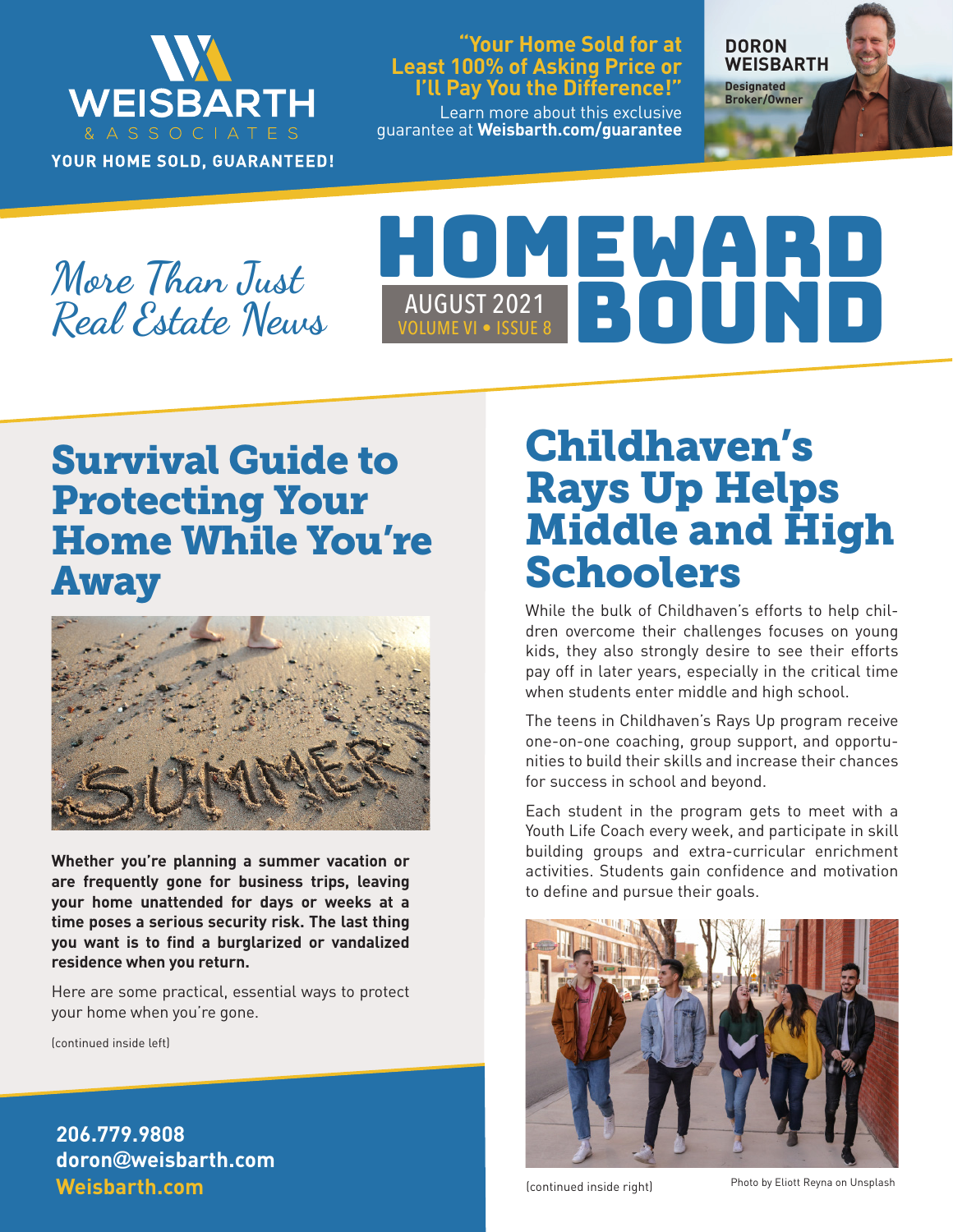### Survival Guide to Protecting Your Home While You're Away

(continued from front)

### **1. Be a Ghost on Social Media**

Don't broadcast to the world that you aren't home! There are countless stories of people posting all over social media about their 'upcoming dream vacation.' And even more people can't help but post pictures and videos of themselves having a great time thousands of miles away. Acquaintances and even people they thought were friends then put 2+2 together, realize the home is empty, and take cruel criminal advantage.

### **2. Have a Trusted Friend Watch Your Home**

Ask a trusted neighbor, family member or good friend who lives close by to get your mail, take out your trash, and feed your pets. Perhaps you can even have someone housesit, meaning they can live there while you're gone. Friends who live in cramped apartments might jump at the chance to spread out for a week or two.

#### **3. Lights, Timers, Sensors**

Whether inside or outside, responsive and active lighting gives a strong impression that someone is home. Install outdoor lights that come on automatically, or have sensors. And do the same inside.

#### **4. Lock All Doors and Windows**

Some homes have a lot of windows and doors. This includes side doors, garage doors, and sliding doors. Make sure they're all securely locked. For windows and sliding doors, be sure you have locked them in every way possible, including putting rods into the sill that make it impossible to slide them open. Don't neglect second floor windows.

### **5. Hold All Mail and Deliveries**

If you know the dates you'll be gone, file a vacation stop at the post office. This ensures your mailbox will always be empty. A bulging mailbox is an obvious sign that no one is home. And don't order anything online that might not get delivered before you leave. Packages on the porch are another clear indication of an unoccupied house.

#### **6. Keep Blinds and Drapes Open – Stick to Routine**

This one seems counterintuitive. But if you usually have your blinds and drapes open, the sudden and prolonged closure of them can invite curiosity. Basically, just give your house the same appearance it always has. If you usually have them closed, keep them closed.

### **7. Consider a Home Security System**

You can spend anywhere from a few hundred dollars to tens of thousands on home security. Whatever you spend, the biggest benefit remains the simplest one: Any system serves as a warning that this home is protected, and will make most thieves think twice before trying to enter.

# to date for Childhaven!

A portion of every sale from Weisbarth & Associates is given to Childhaven and in the past 5 years we have donated over **\$200,000** to Childhaven.



Our donations Your Referrals Help Kids in Need

With COVID-19 still dominating life in our area and beyond, kids who normally find safety, love, and guidance at Childhaven are stuck at home, like many of us.

But through all this, the Childhaven staff continues to care for them, delivering counseling, developmental therapy, wraparound supports, home learning, meals, family meetings, and much more.

Every referral you send our way helps the kids at Childhaven, because we donate a substantial portion of our income from every home sale to this amazing organization. To date, home sales and referrals from people like you have led directly to over \$200,000 being donated to help vulnerable and traumatized kids have a chance at a better life.

If you know anyone considering buying or selling, you have three options:

- **1.** Send me an email to referral@weisbarth.com with the contact info of the person you know who is considering a move.
- **2.** Call me direct or pass on my number 206.779.9808
- **3.** Go to our website at **Weisbarth.com/referrals**

#### **DORON WEISBARTH** Designated Broker/ Owner

**206.779.9808 Doron@weisbarth.com Weisbarth.com**

**Like and follow us on:** WEISBARTH & A S S O C I A T E S<br>YOUR HOME SOLD, GUARANTEED!

### **Weisbarth.com 206.779.9808 doron@weisbarth.com**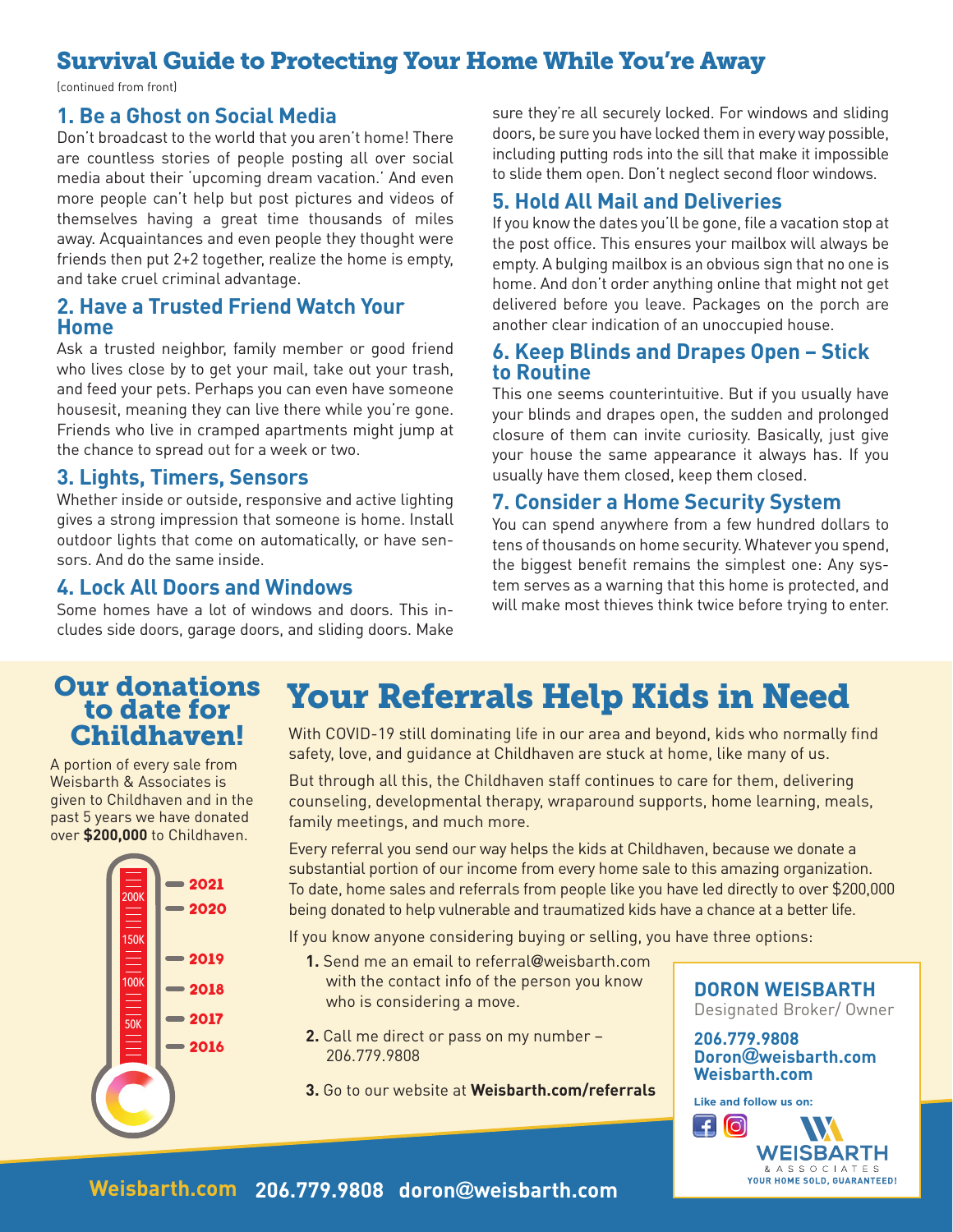## The 2021 Weisbarth Team

**We're looking for a few good people to join our team. Know any top candidates? Call me at 206-779-9808.**



Doron Weisbarth Michelle Shafagh







Chris Masseth Debbie Sipes



Blake Cisneros **Dominic Wood** Steve Thompson Caura Villar

### Is the Housing Market Finally Emerging from Rock Bottom Inventory? (continued from front)

Snohomish County, for example, has just 0.35 months of inventory. That's just ten days! King County still has 34% fewer homes listed than at this time last year.

Some of the increase in active listings may be due to the typical mid-summer lull, as people go on vacation. Also, more are emerging from covid restrictions. Buying a home is not the first item on their list.

All that said, completed sales continue to close at a brisk pace, up 31.4% compared to June last year, and up 16.5% from May. Sales prices also have climbed much higher since last year, up 27% from a median of \$465,000 to \$589,000. And for condos, prices have risen 20%.

This year, prices seem to be leveling off somewhat, which is good because the increases from last year can't be sustained for too long, or it will price out almost all buyers.

And that leads to the last big takeaway for this month:

If you have a lower or mid-range priced home or condo, there re-

mains an extreme shortage of these as buyers in these price ranges continue to find scarce selection. Only 23% of homes for sale in June asked for less than \$400,000, while over 33% were asking for over \$800,000.

Price your home well, and it will sell very fast.



### Childhaven's Rays Up Helps Middle and High

Schoolers (continued from front)

The Youth Life Coaches make a huge difference in kids' lives, teaching them to set personal goals like showing up on time, completing homework consistently, and choosing friends who will be a positive influence.

Students also learn about self-image, making good decisions, and how to overcome challenges like anxiety, anger, bullying, communication, and substance abuse. They also work at team building, and discuss topics such as racial and ethnic identity.

Rays Up is an outstanding part of Childhaven's mission to prevent and overcome childhood trauma and empower kids and young adults to thrive in their physical, social, and emotional health, and future success and stability. It's another big reason why we donate a portion of the profits from every home we sell to Childhaven.



**DORON** 

**WEISBARTH Designated Broker/Owner**

### **"Your Home Sold for at Least 100% of Asking Price or I'll Pay You the Difference!"**

Learn more about this exclusive guarantee at **Weisbarth.com/guarantee**